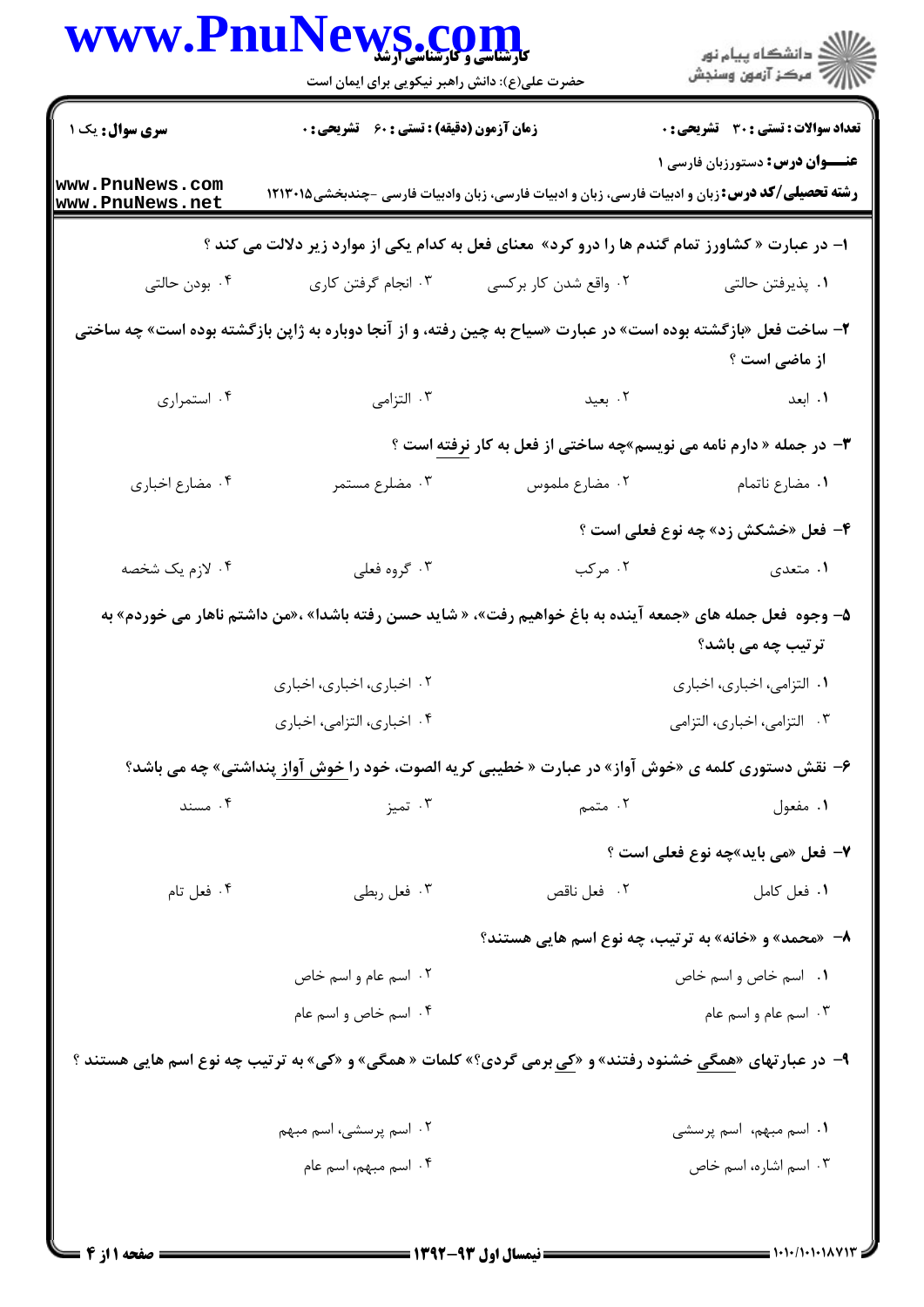|                                                             | حضرت علی(ع): دانش راهبر نیکویی برای ایمان است                                                                   |               | ڪ دانشڪاه پيا <sub>م</sub> نور<br>۾ سرڪز آزمون وسنڊش                       |  |
|-------------------------------------------------------------|-----------------------------------------------------------------------------------------------------------------|---------------|----------------------------------------------------------------------------|--|
| <b>سری سوال :</b> ۱ یک                                      | زمان آزمون (دقیقه) : تستی : 60 ٪ تشریحی : 0                                                                     |               | <b>تعداد سوالات : تستی : 30 ٪ تشریحی : 0</b>                               |  |
| www.PnuNews.com<br>www.PnuNews.net                          | <b>رشته تحصیلی/کد درس:</b> زبان و ادبیات فارسی، زبان و ادبیات فارسی، زبان وادبیات فارسی -چندبخشی۱۲۱۳۰۱۵         |               | <b>عنـــوان درس:</b> دستورزبان فارسی ۱                                     |  |
|                                                             | ∙ا− در جمله «شجاعت <u>آن</u> نیست که باعث وحشت مردم شود» نقش کلمه مشخص شده چیست؟                                |               |                                                                            |  |
| ۰۴ قید                                                      | ۰۳ مسند                                                                                                         | ۰۲ صومعه      | ۰۱ بدل                                                                     |  |
| 11- صفت های «خوشنویس، دوشا» به ترتیب چه نوع صفت هایی هستند؟ |                                                                                                                 |               |                                                                            |  |
|                                                             | ۲. فاعلی مرکب مرخم، نسبی                                                                                        |               | <b>۱.</b> فاعلی، فاعلی                                                     |  |
|                                                             | ۰۴ فاعلی مرکب مرخم، مفعولی                                                                                      |               | ۰۳ مفعولی، فاعلی                                                           |  |
|                                                             |                                                                                                                 |               | <b>۱۲</b> - صفت های «خوراک، پستچی» به ترتیب چه نوع صفت هایی هستند؟         |  |
|                                                             | ۰۲ دارندگی، نسبی                                                                                                |               | ۰۱ نسبی، دارندگی                                                           |  |
|                                                             | ۰۴ اسم آلت، صفت فاعلی                                                                                           |               | ۰۳ دارندگی، صفت فاعلی                                                      |  |
|                                                             | ۱۳- در جمله «متاسفانه باز هم نتوانستم استاد را ببینم»چه نوع قیدی (از جهت مقید ساختن اجزای جمله) بکار رفته است ؟ |               |                                                                            |  |
| ۰۴ قيد فعل                                                  | ۰۳ قید صفت                                                                                                      | ۰۲ قید قید    | ٠١ قيد جمله                                                                |  |
|                                                             | ۱۴- در جمله «لنگان لنگان به خانه برگشتم»چه نوع قیدی ( از جهت مفهوم) بکار رفته است ؟                             |               |                                                                            |  |
| ۰۴ تکرار                                                    | ۰۳ کیفیت                                                                                                        | ٠٢ حالت       | ۰۱ تدریج                                                                   |  |
|                                                             | ۱۵–  در جمله «هرگز دشمنان نمی توانند بر ایران غلبه یابند»، با توجه به مفهوم، چه نوع قیدی بکار رفته است؟         |               |                                                                            |  |
| ۰۴ انحصار                                                   | ۰۳ تاسف                                                                                                         | ۲. نفی        | ۰۱ تعجب                                                                    |  |
|                                                             | ۱۶- در جمله «استاد مطهری ، به طور خستگی ناپذیری ،مطالعه می کرد»،«بطور خستگی ناپذیر»چه نوع کلمه ی است ؟          |               |                                                                            |  |
|                                                             | ۰۲ گروه قیدی برون هسته ای                                                                                       |               | ۰۱ کروه قیدی همسانی                                                        |  |
|                                                             | ۰۴ گروه قیدی چند هسته ای                                                                                        |               | ۰۳ گروه قیدی درون هسته ای                                                  |  |
|                                                             |                                                                                                                 |               | <b>۱۷- نوع و نقش ضمیر « خود» در جمله « او خود را در آیینه دید.» چیست ؟</b> |  |
| ۰۴ اشاره، مفعول                                             | ۰۳ مشترک، مفعول                                                                                                 | ۰۲ مشترک، صفت | ۰۱ اشاره، نهاد                                                             |  |
|                                                             | ۱۸– نقش ضمیر در جمله «شاعران نقش مهمی در جامعه دارند، ایشان در وقع سخنگویان غیر رسمی جامعه هستند.» کدام         |               | است؟                                                                       |  |
|                                                             | ۰۳ مفعول                                                                                                        | ۰۲ بدل        | ٠١ مسنداليه                                                                |  |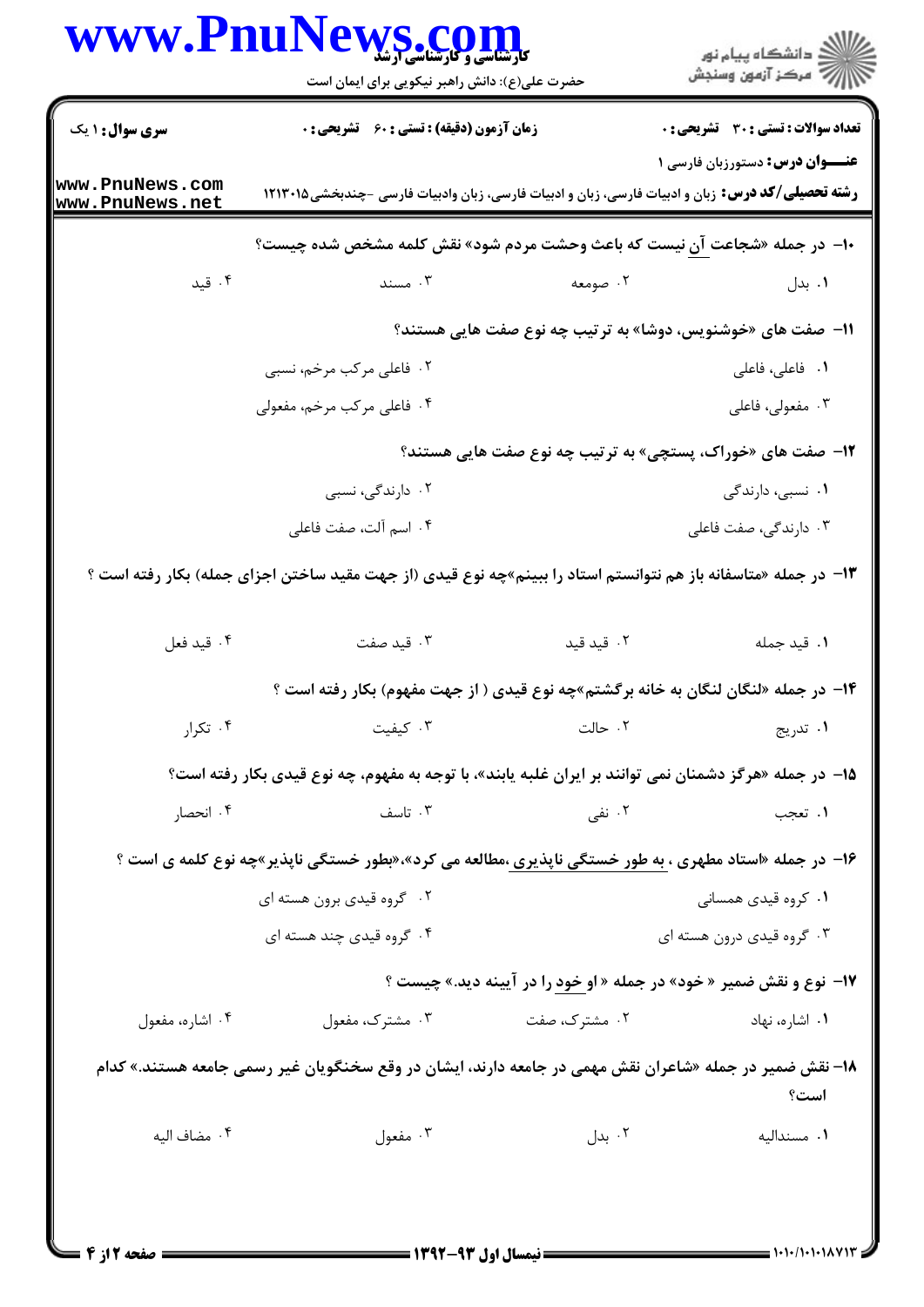|                                    | WWW.PnuNews.com<br>حضرت علی(ع): دانش راهبر نیکویی برای ایمان است                                                 |                | ر<br>دانشڪاه پيام نور<br>ا∛ مرکز آزمون وسنجش                                     |
|------------------------------------|------------------------------------------------------------------------------------------------------------------|----------------|----------------------------------------------------------------------------------|
| <b>سری سوال : ۱ یک</b>             | زمان آزمون (دقیقه) : تستی : ۶۰٪ تشریحی : ۰                                                                       |                | <b>تعداد سوالات : تستی : 30 ٪ تشریحی : 0</b>                                     |
| www.PnuNews.com<br>www.PnuNews.net | <b>رشته تحصیلی/کد درس:</b> زبان و ادبیات فارسی، زبان و ادبیات فارسی، زبان وادبیات فارسی -چندبخشی۱۲۱۳۰۱۵          |                | <b>عنـــوان درس:</b> دستورزبان فارسی ۱                                           |
|                                    | ۱۹− نقش ضمیر″ خود″ در جمله «دانشمندان، با تحقیقات علمی <u>خود</u> ، موجبات تغییر و تحولات بنیادین علمی، فرهنگی و |                | اقتصادی در جامعه می شوند »کدام است ؟                                             |
| ۰۴ بدل                             | نهاد . ۳                                                                                                         | ٢.  مضاف اليه  | ۰۱ مفعول                                                                         |
|                                    | <b>۲۰</b> - در جمله «شهید چمران یکی از دلاور مردان دفاع مقدس بود» چه نوع حرفی به کار رفته است ؟                  |                |                                                                                  |
| ۰۴ اضافه                           | ۰۳ ربط همپایگی                                                                                                   | ۰۲ ربط وابستگی | ٠١ نشانه                                                                         |
|                                    |                                                                                                                  |                | <b>۱۲</b> - نوع حرف را در جمله ی« اگر تلاش تو نبود، موفق نمی شدی» مشخص کنید:     |
| ۰۴ اضافه                           | ۰۳ نشانه                                                                                                         | ۰۲ ربط همپایگی | ۰۱ ربط وابستگی                                                                   |
|                                    |                                                                                                                  |                | <b>۲۲</b> - نقش «مسعود» در جمله «جز مسعود همه در آن مهمانی شرکت داشتند.» چیست ؟  |
| ۰۴ مسندی                           | ۰۳ فاعلی                                                                                                         | ۰۲ متممی       | ۰۱ مفعولی                                                                        |
|                                    | <b>۲۳</b> – درجمله «قاضی هیچ گونه پرسشی را بی پاسخ نگذاشت»، نوع صفت مشخص شده را بیان کنید؟                       |                |                                                                                  |
| ۰۴ تعجبي                           | ۰۳ مېهم                                                                                                          | ۰۲ شمارشی      | ۰۱ پرسشی                                                                         |
|                                    |                                                                                                                  |                | <b>۲۴</b> - در جمله «معمار چ <u>ه</u> عمارت زیبایی ساخت»،«چه» کدام نوع صفت است ؟ |
| ۰۴ بياني                           | ۰۳ شمارشی                                                                                                        | ۰۲ پرسشی       | ۰۱ تعجبي                                                                         |
|                                    | <b>۲۵</b> - در جمله «علی سخت تمرین می کند تا در مسابقه برنده شود »، کلمه « سخت » چه حالتی دارد؟                  |                |                                                                                  |
|                                    | ۲. صفت شمارشی در نقش وصفی                                                                                        |                | ۰۱ صفت بیانی در نقش وصفی                                                         |
|                                    | ۰۴ صفت تعجبي در نقش وصفي                                                                                         |                | ۰۳ صفت بیانی در نقش قیدی                                                         |
|                                    |                                                                                                                  |                | <b>۲۶</b> - پسوند «آسا» در واژگان زبان فارسی چه نوع کاربردی دارد؟                |
| ۰۴ زمان                            | ۰۳ مشابهت                                                                                                        | ۰۲ نسبت        | ۰۱ مکان                                                                          |
|                                    |                                                                                                                  |                | ۲۷- با توجه به بیت زیر، نوع شبه جمله به کار رفته را ، از جهت معنا مشخص کنید:     |
|                                    | «دریغا عیش شبگیری که در خواب سحر بگذشت / ندانی قدر وصل ای دل مگر وقتی که درمانی»                                 |                |                                                                                  |
| ۰۴ سرزنش                           | ۰۳ تنبیه                                                                                                         | ۰۲ تأسف        | ۰۱ تکذیب                                                                         |
|                                    |                                                                                                                  |                | ۲۸- انواع کلمه ، در دستور زبان فارسی ، چند نوع است ؟                             |
| ۰۴ نوع .                           | ۰۳ ع نوع                                                                                                         | ۰۲ ۸ نوع       | ۰۱ ۵ نوع                                                                         |